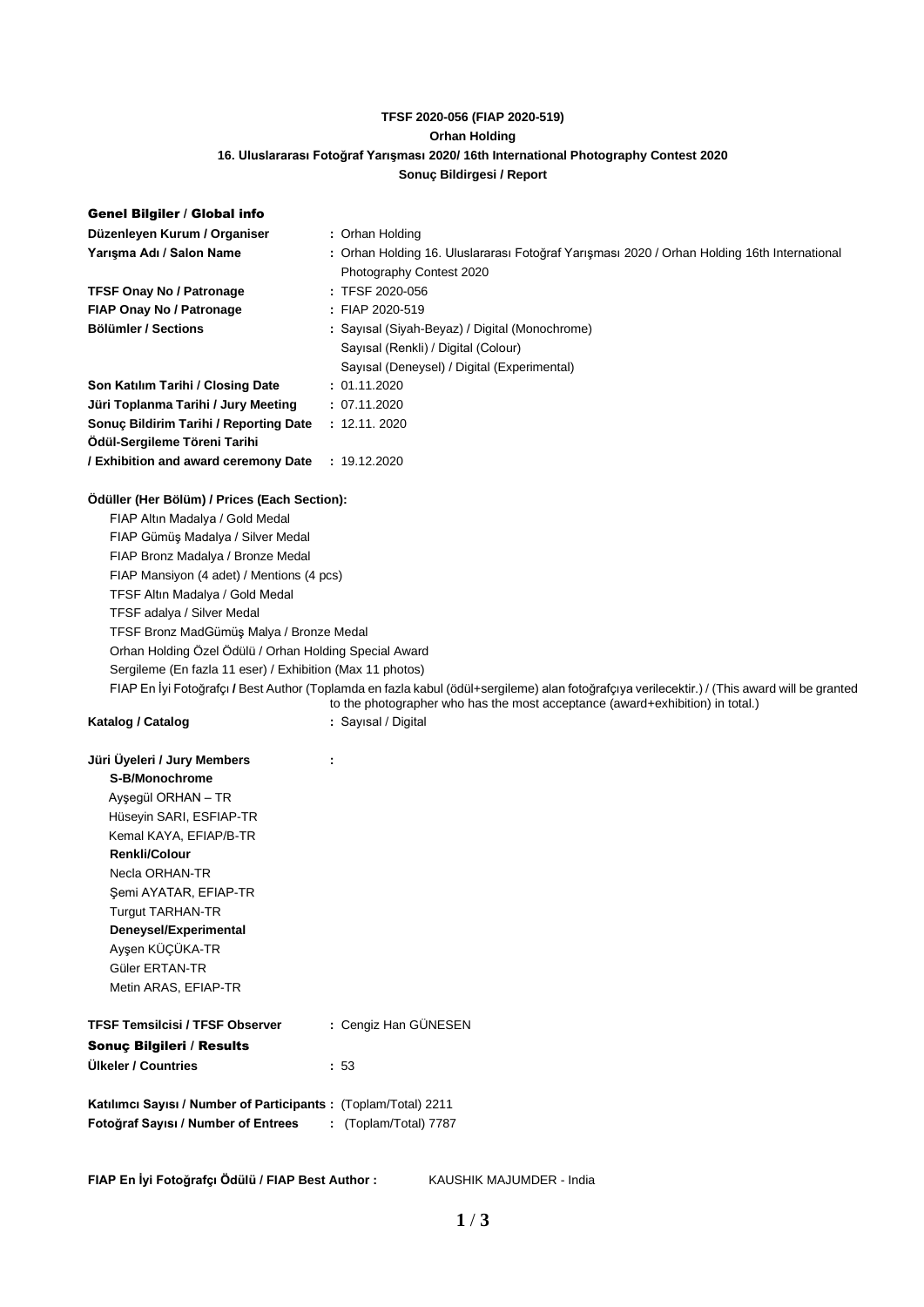### Ödüller/Awards **:**

| 1- Sayısal (Siyah-Beyaz) / Digital (Monochrome) |        |  |
|-------------------------------------------------|--------|--|
| Katılımcı Sayısı / Number of Participants       | :819   |  |
| Fotoğraf Sayısı / Number of Entrees             | : 2909 |  |

| Ödül/Award                             | Adı Soyadı/Author   | <b>Foto Adı/Photo Name</b> | Ülke/Cou |
|----------------------------------------|---------------------|----------------------------|----------|
| FIAP Altın Madalya/Gold Medal          | DR.ANIRBAN BANERJEE | thebegining of life        | India    |
| FIAP Gümüş Madalya/Silver Medal        | Poulomi Saha        | mother <sub>2</sub>        | India    |
| FIAP Bronz Madalya/Bronze Medal        | Ramazan Cirakoglu   | 208                        | Turkey   |
| FIAP Mansiyon/Mention                  | kazim torun         | evkat                      | Turkey   |
| <b>FIAP Mansiyon/Mention</b>           | Min Thu Rein Kyine  | paintingtogether           | Myanmar  |
| <b>FIAP Mansiyon/Mention</b>           | Joy Saha            | Mon and Children           | Banglade |
| <b>FIAP Mansiyon/Mention</b>           | Buket Özatay        | playingii                  | Northern |
| <b>TFSF Altin Madalya/Gold Medal</b>   | Swe Tun             | happy                      | Myanmar  |
| TFSF Gümüş Madalya/Silver Medal        | RUPA DAS MAJUMDAR   | grandma                    | India    |
| TFSF Bronz Madalya/Bronze Medal        | Mazyar Asadi        | memories                   | Iran     |
| Orhan Holding Özel Ödülü/Special Award | Nguyen Son Tung     | dsc8520                    | Vietnam  |

### **Ödül/Award Adı Soyadı/Author Foto Adı/Photo Name Ülke/Country**

thebeginingoflife India paintingtogether Myanmar Mon and Children Bangladesh playingii **Manufion Buket Mention Buket Cyprus Northern Cyprus** 

### Kabul / Acceptance (alfabetik / alphabetic) (11)

| Adı Soyadı/Author |                         | Fotoğraf Adı/Photo Name | Ülke/Country |
|-------------------|-------------------------|-------------------------|--------------|
| 1-                | Amir ali navadeh shahla | kindness                | Iran         |
| 2-                | Arkar Tun Kyaw          | msharedmfeeding         | Myanmar      |
| 3-                | Htay Win                | img0115                 | Myanmar      |
| 4-                | Kishore Das             | pocket it               | India        |
| 5-                | Kyaw Myo Myat           | give back               | Myanmar      |
| 6-                | Mustafa Kılıç           | paylaşım                | Turkey       |
| $7-$              | Nevzat turgay isikgoz   | children                | Turkey       |
| 8-                | Samane shirazi          | img8054                 | Iran         |
| 9-                | Seyed Ali Miremadi      | dsc7341                 | Iran         |
| $10-$             | YE MIN HTIKE            | homechesstime           | Myanmar      |
|                   | 11- Yüksel Açıkgöz      | birlikte                | Turkey       |

## **2- Sayısal (Renkli) / Digital (Colour) Katılımcı Sayısı / Number of Participants : 897 Fotoğraf Sayısı / Number of Entrees : 3203**

| Ödül/Award                             | Adı Soyadı/Author       | Foto Adı/Photo Name        | Ülke/Cou          |
|----------------------------------------|-------------------------|----------------------------|-------------------|
| FIAP Altın Madalya/Gold Medal          | Afshin Azarian          | his sick friend is thirsty | <b>Iran</b>       |
| FIAP Gümüş Madalya/Silver Medal        | Aung Chan Thar          | happy life                 | Myanmar           |
| FIAP Bronz Madalya/Bronze Medal        | serpil eroglu           | migration                  | <b>Great Brit</b> |
| <b>FIAP Mansiyon/Mention</b>           | babak mehrafshar        | bluetimeii                 | Iran              |
| FIAP Mansiyon/Mention                  | Kuntal Kumar Roy        | watching                   | India             |
| <b>FIAP Mansiyon/Mention</b>           | Nilar Win               | threechildren              | Myanmar           |
| <b>FIAP Mansiyon/Mention</b>           | ERGÜN KARADAĞ           | old man and cat            | Turkey            |
| <b>TFSF Altin Madalya/Gold Medal</b>   | <b>KAUSHIK MAJUMDER</b> | blessings                  | India             |
| TFSF Gümüş Madalya/Silver Medal        | <b>ALOK AVINASH</b>     | companion                  | India             |
| TFSF Bronz Madalya/Bronze Medal        | <b>KAUSHIK MAJUMDER</b> | new generation             | India             |
| Orhan Holding Özel Ödülü/Special Award | Nazım TETİK             | 1-46198b                   | Turkey            |

# Kabul / Acceptance (alfabetik / alphabetic) (11)

| Adı Soyadı/Author |                  | Fotoğraf Adı/Photo Name | <b>Ulke/Country</b>  |  |
|-------------------|------------------|-------------------------|----------------------|--|
|                   | 1- Arun Mohanraj | run                     | <b>Great Britain</b> |  |
|                   | 2- DEBRAJ DAS    | small joys we share     | India                |  |
|                   | 3- HTAY AUNG     | mg2455ipgc              | Myanmar              |  |
|                   |                  |                         |                      |  |

## **Ödül/Award Adı Soyadı/Author Foto Adı/Photo Name Ülke/Country**

his sick friend is thirsty Iran FIAP Bronz Madales Medal series Medal series Medal series Medal Series Medal Series Medal Serpins Medal Serpi threechildren Myanmar AĞ old man and cat Turkey IMDER new generation India